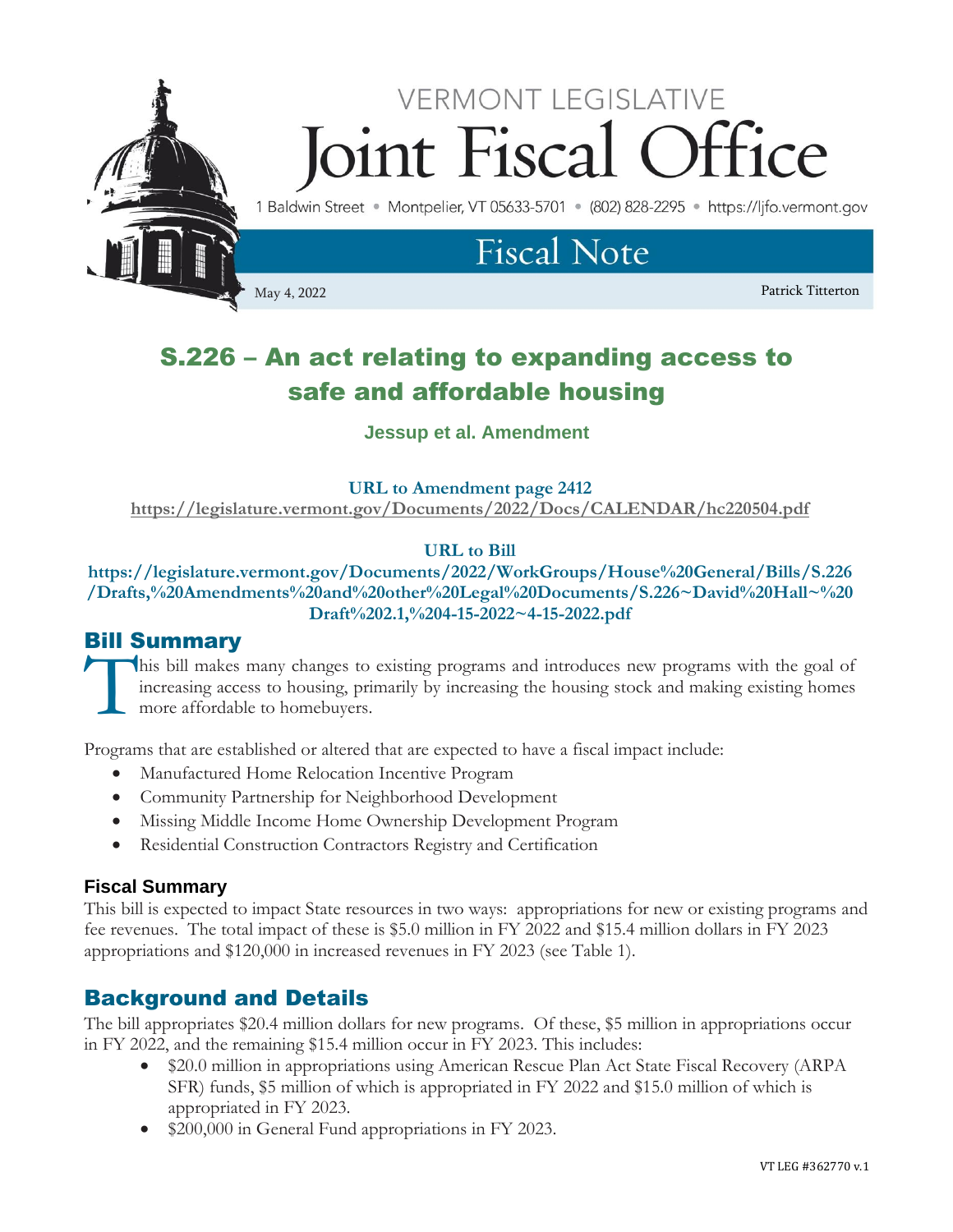• \$200,000 in special fund appropriations in FY 2023.

New fees from the Residential Construction Contractor Registrations will generate new revenues of \$120,000 in FY 2023, growing to \$325,000 in FY 2025 for the Professional Regulatory Fund.

#### **Table 1.**

| Appropriations                 | <b>FY 2022</b> | FY 2023      | <b>FY 2025</b> |
|--------------------------------|----------------|--------------|----------------|
| <b>ARPA SFR Appropriations</b> | \$5,000,000    | \$15,000,000 | $\$0$          |
| General Fund Appropriations    | $\$0$          | \$200,000    | $\$0$          |
| Special Fund Appropriations    | $\$0$          | \$200,000    | $\$0$          |
| <b>Total Appropriations</b>    | \$5,000,000    | \$15,400,000 | \$0            |

| <b>Fee Revenues</b>          | FY 2022 | FY 2023   | <b>FY 2025</b> |
|------------------------------|---------|-----------|----------------|
| Professional Regulatory Fund | $\$0$   | \$120,000 | \$325,000      |
| <b>Total Revenues</b>        | \$0     | \$120,000 | \$325,000      |

# **Appropriations and Spending**

#### **Manufactured Home Improvement and Replacement Program**

The bill appropriates \$4.0 million in ARPA SFR funds in FY 2023 to the Department of Housing and Community Development (DHCD) in coordination with Vermont Housing Conservation Board to assist with:

- removing abandoned homes,
- building U.S. Housing and Urban Development Compliant concrete pads,
- addressing smaller scale capital needs of parks for rehabilitating 250 to 400 poor quality homes,
- providing leadership in financing programs to assist buyers to finance and upgrade units,
- providing commonly needed home repairs,
- addressing existing program gaps,
- adding funds to supplement Flood Resilient Community Funds,
- and providing down payment assistance for new or used high energy-efficient mobile homes.

Of the \$4.0 million in funds allocated, the bill stipulates that \$2.5 million is for small scale capital grants, \$750,000 million is for home repair grants, and \$750,000 million is for new manufactured home foundation grants.

#### **Community Partnership for Neighborhood Development**

The Department of Housing and Community Development is appropriated \$1.0 million in FY 2023 in ARPA SFR funds to lead the Community Partnership for Neighborhood Development Program that will collaborate between municipalities, nonprofit and for-profit developers, State agencies, employers and other relevant stakeholders to develop a pilot neighborhood and demonstrate how new partnership models for targeted and coordinated investments can support homes in inclusive, smart growth areas.

The Department will coordinate with a pilot municipality through 2026 on the strategic use of public resources. The goals of the program will be to develop neighborhoods that are:

- compact and human-scaled, with densities of at least eight units per acre,
- are characteristic of Vermont's smart growth principles,
- are located in proximity to existing residential, employment, and civic uses,
- provide a mix of housing types, provide for a mix of transportation modes,
- and are designed in a manner that enhances historic resources, climate readiness, energy efficiency,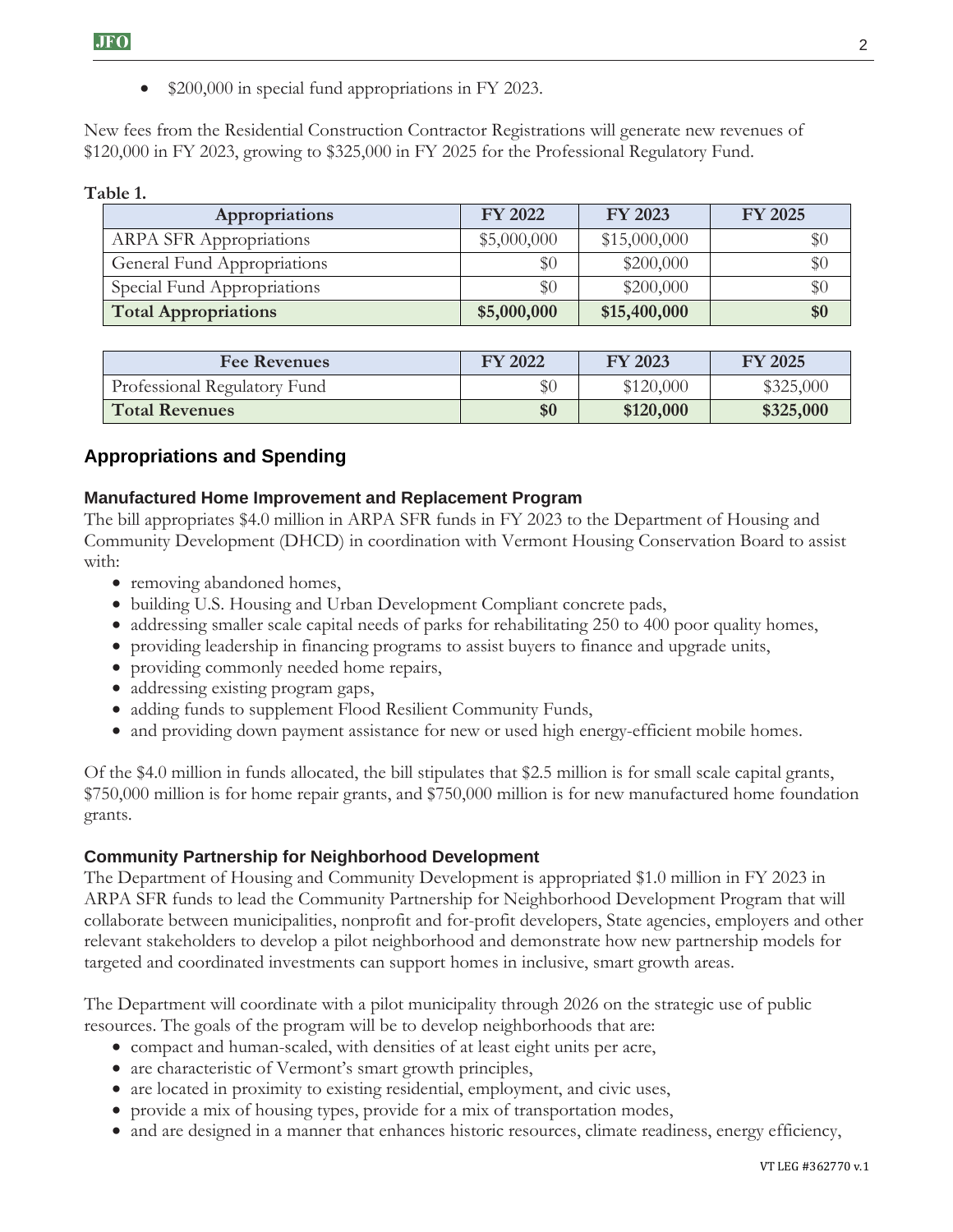environmental equity, resident health, and overall livability.

Of the funds appropriated the Department may use up to \$100,000 through 2026 to administer the program.

#### **Missing Middle Income Home Ownership Development Program**

The bill appropriates \$15.0 million in ARPA SFR dollars to DHCD for a grant to VHFA to establish a Missing Middle Income Home Ownership Development Program, which targets priority housing projects. \$5 million of this is appropriated for FY 2022 and \$10 million is appropriated in FY 2023.

For the purposes of this program, an "Income-eligible homebuyer" is defined as a Vermont household with annual income that does not exceed 120 percent of the area median income. The Agency can use funds to provide direct project subsidies for up to 35 percent of eligible development costs for developers. The amount of the subsidy cannot exceed the value gap of the difference between the development costs and the resulting assessed value (difference between the cost to build and the value of the finished product).

Any funds left over from the developer subsidy shall go to the buyer to help reduce the costs of purchasing the home. In the instance when the homebuyer receives assistance, the Agency includes conditions in the subsidy to ensure continued affordability of the home, or the subsidy is subject to a housing covenant that preserves affordability of the home for 99 years or longer. The Agency will allocate no less than 33 percent of the funds available through the Program to projects that include a housing subsidy covenant.

#### **Consumer Assistance Program**

The bill appropriates \$200,000 in General Funds in FY 2023 to the Office of the Attorney General to create one classified, two-year full-time limited-service position within the Consumer Assistance Program. The employee will assist with consumer complaints concerning residential construction projects valued at less than \$10,000, provide education, outreach, and mediation to contractors and consumers, and to coordinate and facilitate information sharing concerning complaints with the Office of Professional Regulation.

#### **Down Payment Assistance Program**

The bill gives the Vermont Housing Finance Agency (VHFA) the discretion to reserve funding and adopt guidelines to provide grants to first-time homebuyers who are also first-generation homebuyers. Of the funds appropriated to DHCD in Act 74 of 2021, \$1.0 million is to be transferred to VHFA to provide grants to first-generation homebuyers. Providing this assistance in the form of grants rather than loans would remove the requirement that they be paid back by the grantee, which could result in fewer available funds over time. The extent to which this would draw down available funds is uncertain and would be dependent on how many first-generation homebuyers are in the State; that information is not readily available because it is not asked on mortgage applications currently.

To qualify as a first-generation home buyer an individual must have parents or legal guardians that do not currently own residential property, whose spouse or partner has not owned a home prior to purchasing the home, or if the individual has at any time been placed in foster care. First-generation homebuyers would be a subset of people in the first-time homebuyers group.

From 2015 through March of 2022, the Down Payment Assistance Program has provided \$7,474,098 in loans to 1,565 borrowers. Under current conditions, if the fund does not experience any losses, just over \$10 million in VHFA's revolving loan fund will be available in total to loan out through 2026. Firstgeneration homebuyers would likely make up a very small subset of this population, but because they would receive their awards as grants, the amount of funds that can be loaned out by VHFA could decrease.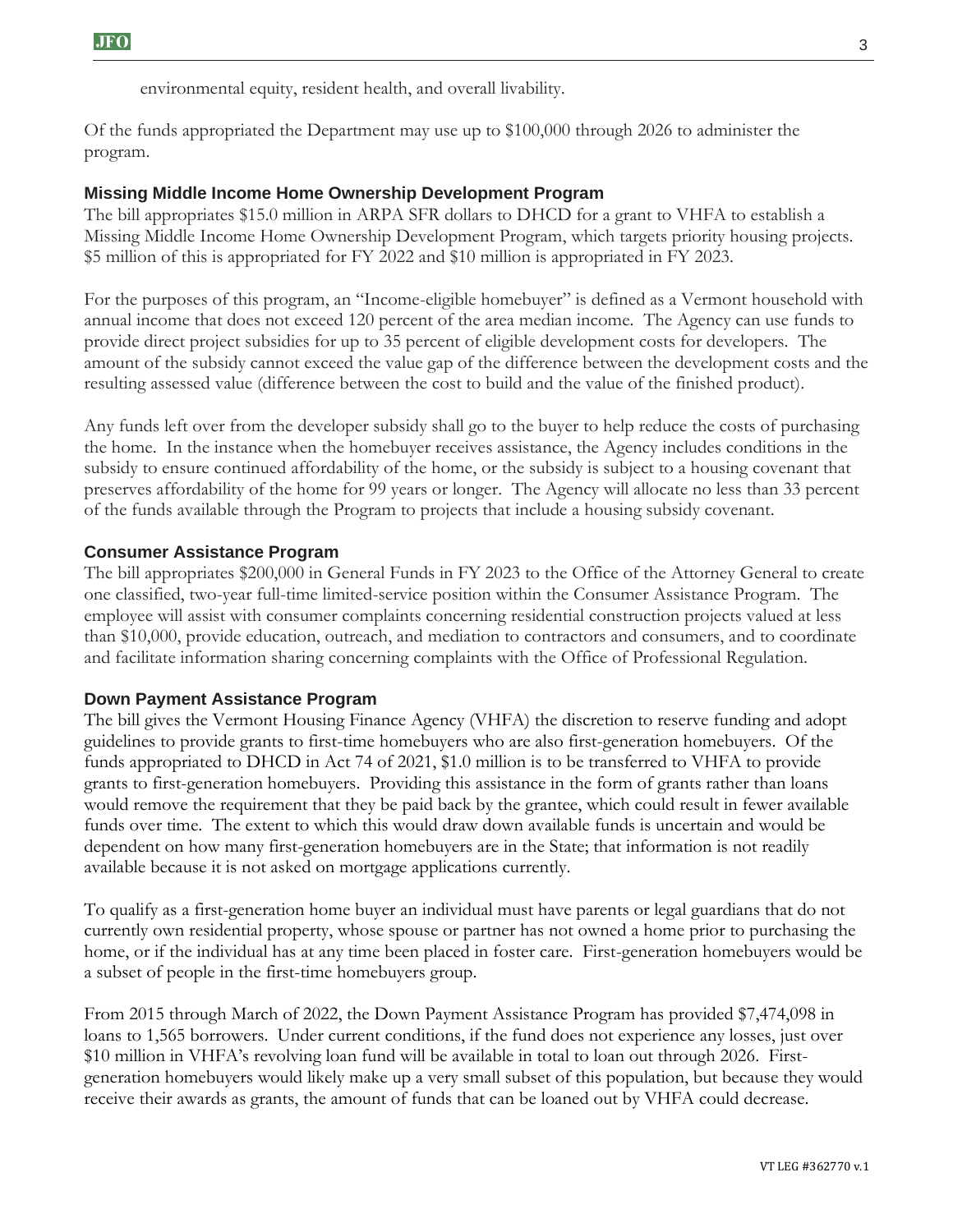#### **Impacts on State Revenues**

#### **Residential Construction Contractors Registry and Certification**

The bill proposes to establish a residential construction contractor registration program to be administered by the Office of Professional Regulation (OPR). Contractors performing construction work valued at more than \$10,000 would be required to be registered with the State. OPR would also be directed to establish a voluntary certification system for contractors to signify competence in subfields and specialties. OPR would manage contractors under the advisor model with two appointed persons to serve as advisors.

#### Contractor registration fee

The structure of the registration program would require an initial application fee along with a biennial renewal. The fees would be as follows:

- \$75 per individual
- \$250 per business organization
- \$75 for a first State certification and \$25 for each additional State certification

Contractor data from six states was used to analyze the potential revenue that Vermont would collect from contractor registration fees. Four of the states have a contractor registration program: Connecticut, Iowa, Minnesota and Montana. The other two states have a contractor licensing program: Alaska and Nevada. There are additional states with contractor registration laws, most notably Massachusetts and Rhode Island in New England. However, many states either do not have contractor information readily available, or it is not available in a format suitable for fiscal analysis.

Contractor data for the six states was scaled to Vermont by population. Additionally, three of the states differentiated between individuals and businesses, and this data was used to estimate the number of individual registrations and business registrations in Vermont. Using the methodology outlined above, the total number of potential estimated contractor registrants in Vermont is as follows:

#### **Individuals: 1,300 - 1,500 Businesses: 2,100 - 2,500**

For the purposes of generating a revenue estimate, JFO assumed that of the total number of contractors about 5 percent would opt not to join the registry because their work typically falls below the \$10,000 threshold. It is likely that more contractors fall below this threshold, but because they want to be able to take on jobs over \$10,000 would still register. Further, the registry may be viewed as something of a certification of quality, so many below the threshold may still opt to register for that reason. JFO assumed that 50 percent of the remaining estimated contractor population listed above would register in the initial registration cycle (2022-2024). All registrants in the initial cycle would pay the reduced fees. In the following cycle, the entire estimated contractor population would be registered and would pay the normal fee amount.

#### **2023-2025 estimated revenues: \$220,000 - \$260,000 (fees collected over two years) 2025-2027 estimated revenues: \$590,000 - \$705,000 (fees collected over two years)**

The bill provides a \$200,000 appropriation in FY 2023 from the Professional Regulatory Fee Fund to cover the annual costs for the two new positions required for administration and enforcement. JFO assumed that fee revenue would be spread evenly across the two-year cycle so half would be realized in FY 2023 and half in FY 2024; the same split would occur in FY 2025 and FY 2026. After accounting for both the new fee revenue and the appropriations, the net fiscal impact is expected to be a net decrease in State resources of